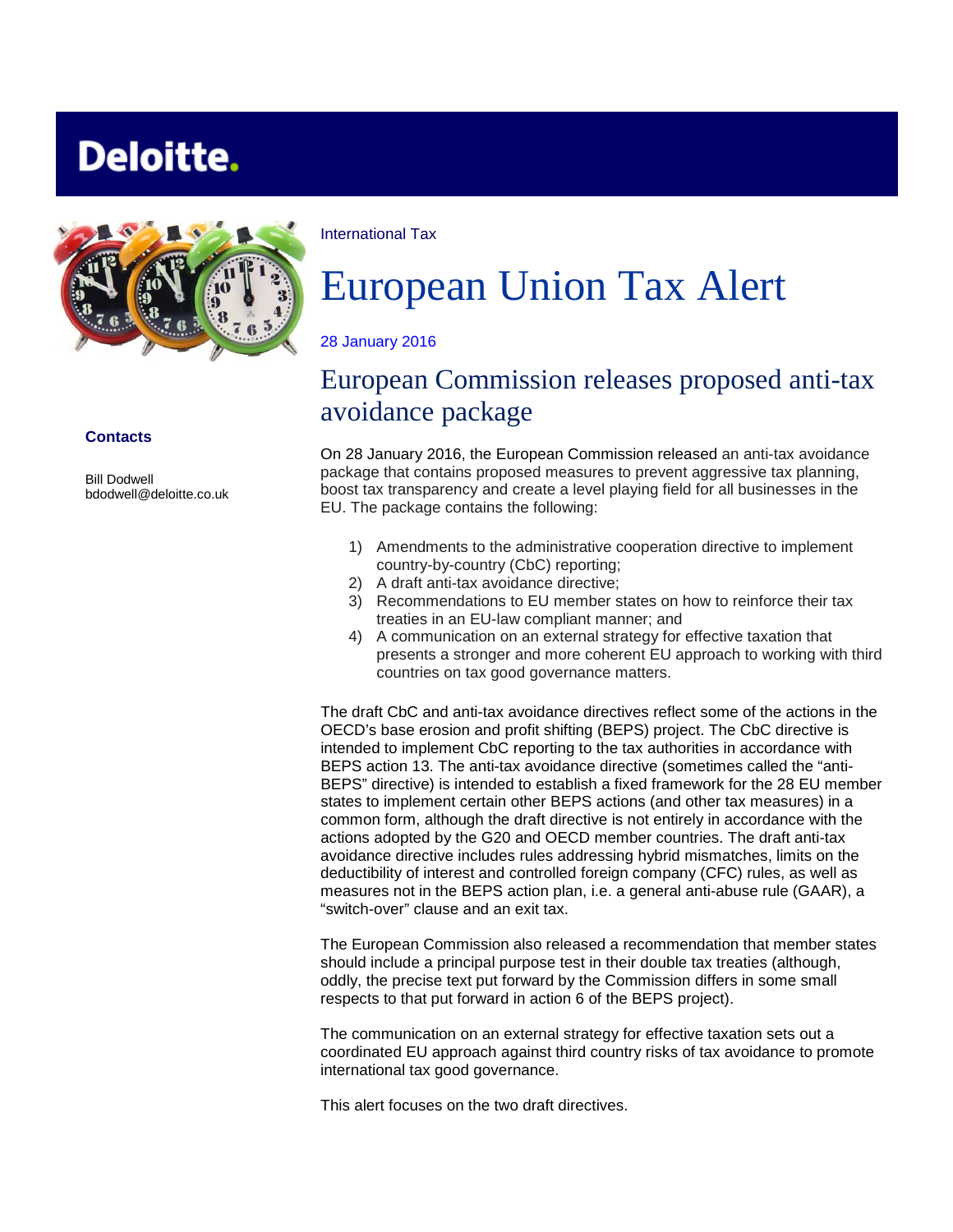#### Overview of process and background on draft directives

Direct taxation is the preserve of the EU member states; in other words, individual member states retain sovereign legislative power in the area of direct taxation. Under EU law, in areas where the member states retain sovereignty, harmonization throughout the EU generally is possible only if there is unanimous agreement among the 28 member states. Thus, the enactment of EU directives relating to taxation requires full agreement (or if that is not possible, in some cases a subset of member states may choose to implement a measure under enhanced cooperation rules).

Once a draft proposal has been presented by the European Commission, a number of levels of discussions will take place at the Council of Finance Ministers (ECOFIN), including possible delegation to officials for technical analysis. Then, the president of the Council will facilitate a discussion where member states will raise concerns and possibly make recommendations for changes to the draft directive. In some cases, it may not be possible to find sufficient support at the Council for the directive to be approved (for example, as in the case of the previous draft directive for a common consolidated corporate tax base (CCCTB)).

The draft CbC reporting and anti-tax avoidance directives were expected. Taking into account the final reports issued by the OECD on the BEPS actions, the European Commission's 2015 announcement of an *[Action Plan](http://ec.europa.eu/taxation_customs/resources/documents/taxation/company_tax/fairer_corporate_taxation/com_2015_302_en.pdf) for Fair and Efficient Corporate Taxation*, a strategy to relaunch the CCCTB and the adoption of the changes to the EU parent-subsidiary directive, the directives appear to be the next step in the efforts to tackle what is perceived to be tax avoidance and the erosion of the tax bases of many countries.

## CbC reporting to tax authorities

The draft CbC reporting directive operates by amending the existing administrative cooperation directive and largely follows the detailed material from the OECD. It would require EU member states to introduce by 31 December 2016 requirements for multinationals based in the relevant state to file the detailed information set out by the G20/OECD, where turnover exceeds the EUR 750 million benchmark set by the G20/OECD. The filing requirement would apply to fiscal years commencing on or after 1 January 2016 and the details follow the prescribed framework with two small exceptions. The first is that member states would be required to share information with each other within 15 months of the accounting period (action 13 allows 18 months for the first period). The second area concerns linguistics, which likely will recognize the EU's 23 official languages. The directive also will cover the exact sharing mechanism between member states, using existing communication networks, with more details to be released by the end of 2016. Member states would have freedom to legislate their own penalty regimes, which should be "effective, proportionate and dissuasive."

OECD and G20 countries also will need to exchange information with non-EU members, since the directive would only cover exchanges within the EU.

The draft CbC directive notes that the Commission may additionally propose some public reporting of tax information. In 2015, the Commission conducted a public consultation on corporate tax transparency in the EU, specifically on whether requiring companies to disclose more information about the taxes they pay could help tackle tax avoidance and aggressive tax practices. It is fair to note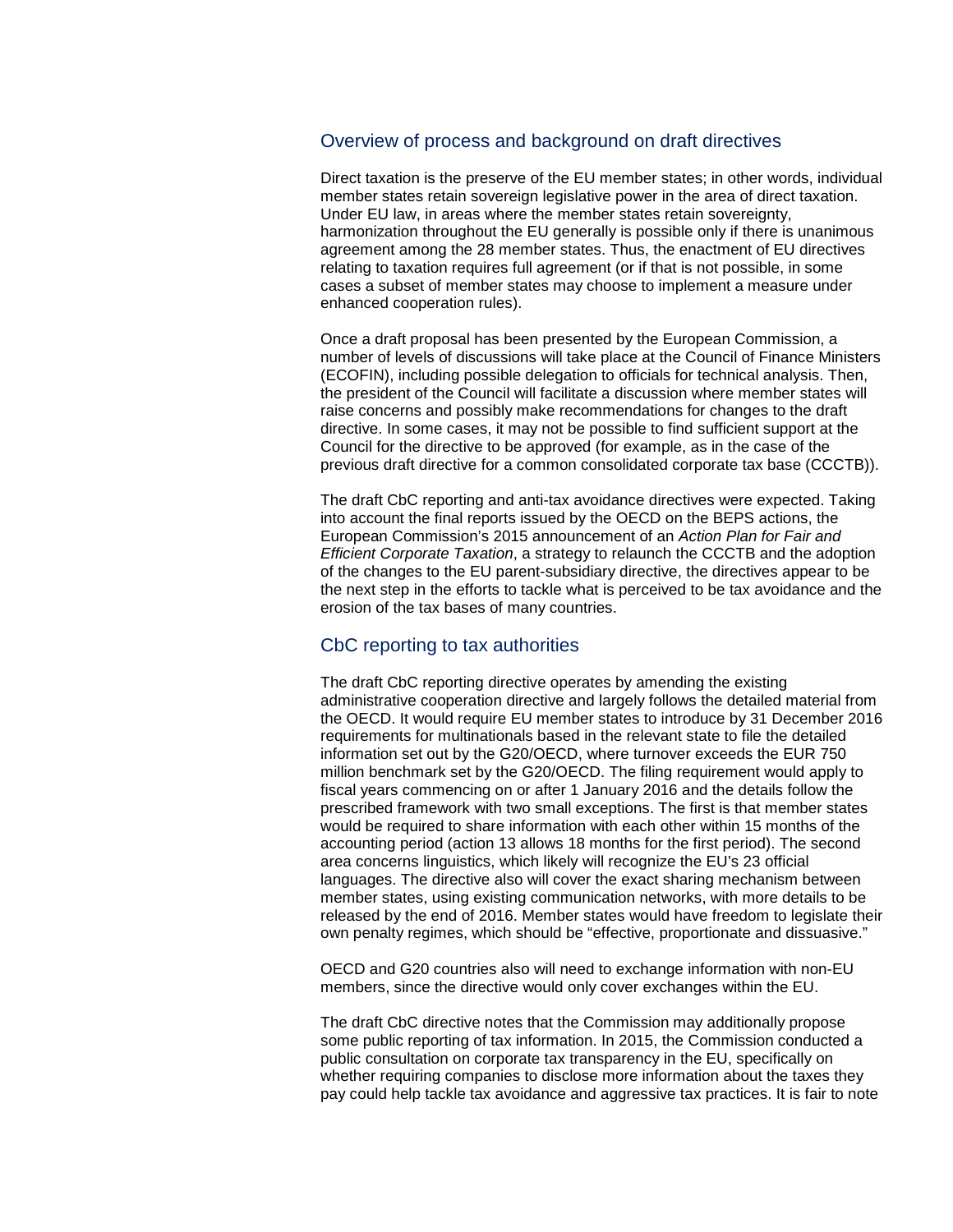that the businesses, professional firms and professional bodies responding did not favor public CbC reporting. However, equally unsurprisingly, nongovernment organizations (NGOs) responding did favor its introduction, as does the European Parliament, which has an equal role with the Council of Ministers in legislating in this accounting area.

## Anti-tax avoidance directive

The European Commission notes in the introduction to the draft anti-tax avoidance directive that most member states (22 out of 28), in their capacity as OECD members, have committed to implementing the output contained in the final reports on the 15 BEPS actions. According to the Commission, it is "essential for the good functioning of the Internal Market that Member States transpose political commitments under BEPS into their national systems in a coherent and sufficiently coordinated fashion. This should be the way ahead in order to maximize the positive effects for the Internal Market as a whole. If not, unilateral implementation of BEPS would risk national policy clashes and new obstacles in the Internal Market, which would continue to be fragmented in 28 constituent parts and suffer from mismatches and other distortions."

The draft anti-tax avoidance directive proposes action in three areas covered by the BEPS actions:

- Hybrid mismatches (Action 2);
- Interest restrictions (Action 4); and
- CFCs (Action 3).

However, the directive also proposes actions in three areas not reflected in the BEPS action plan:

- A GAAR;
- "Switch-over" clauses that treat some income/gains as taxable instead of granting an exemption; and
- Exit taxation.

The introduction notes that the draft directive is intended to set out principles, leaving the detailed enactment to the member states, taking account of their national legislation. However, it is clear that the principles set out in the draft do not simply reflect the BEPS actions.

#### **Areas covered by BEPS**

*Hybrid mismatches***:** The draft directive proposes an anti-hybrid rule for situations where there are differences in the legal characterization of payments or entities between EU member states. The rules would require that when an entity or instrument is classified differently in different member states, the treatment in the state in which the first deduction is claimed should be followed by the second state where either income is received or a second deduction is claimed. This is the opposite of the G20/OECD proposals. The primary rule under BEPS action 2 is that the deduction should be disallowed, with a secondary rule requiring that income be taxed (or a second deduction disallowed) where the primary rule is not adopted.

There is no obvious justification for adopting a different rule for payments within the EU, compared to payments between EU states and third countries. In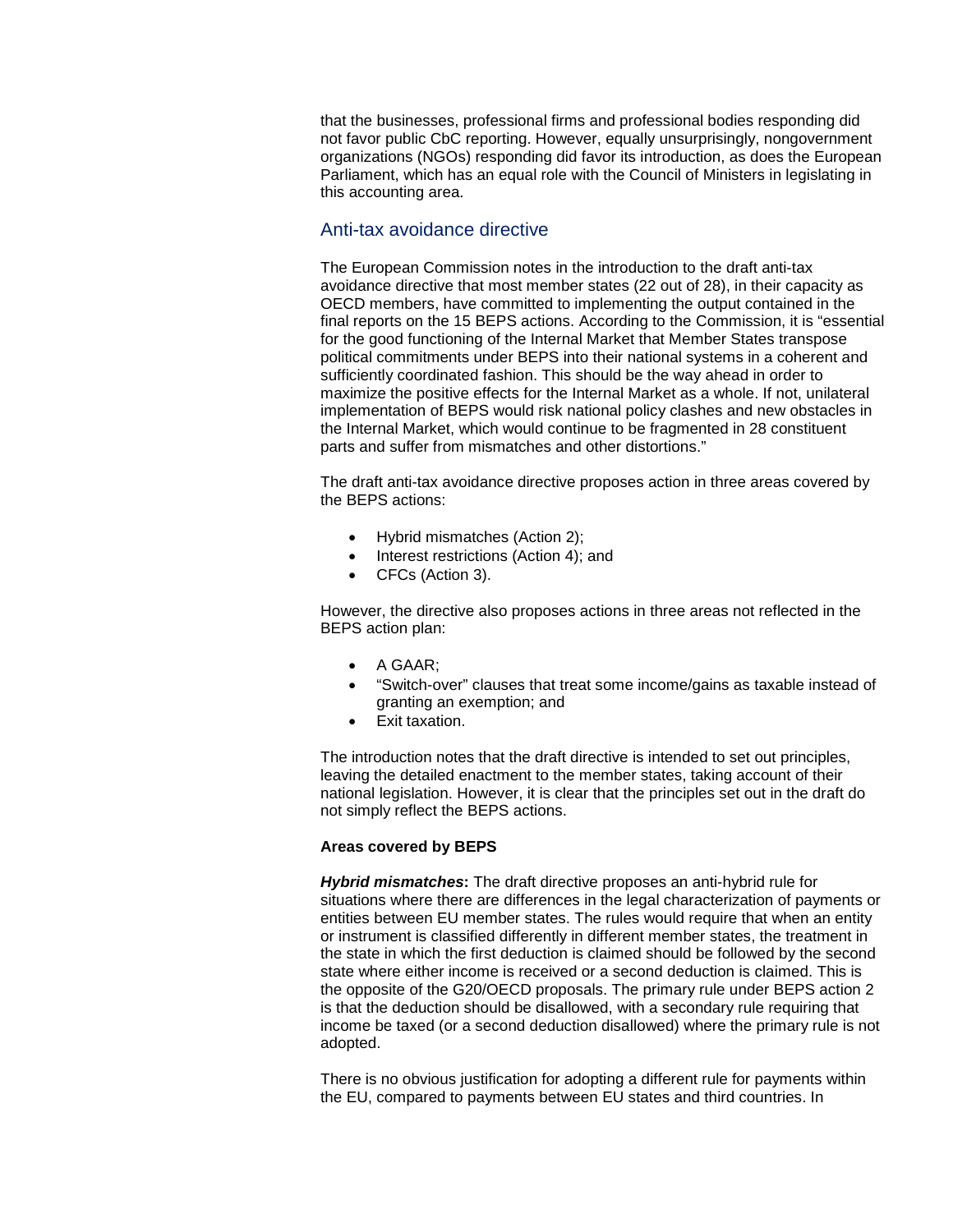practice, adopting two different rules for EU and non-EU hybrids could potentially lead to mismatches

*Interest restrictions***:** The draft directive proposals for interest and other financing costs have their basis in the BEPS action 4 conclusions. The proposed rule starts with the principle that borrowing costs always are deductible to the extent interest or other taxable revenues are generated from financial assets. The directive then proposes that where interest costs exceed finance income, the deduction of financing costs should be restricted to 30% of tax-based EBITDA (earnings before interest, tax, depreciation and amortization). The directive proposes several reliefs:

- A de minimis exemption for interest not exceeding EUR 1 million;
- A fallback to a group-wide test, based on the accounting ratio of thirdparty debt to assets, less 2%; and
- The ability to carry forward excess EBITDA and disallowed interest.

Although the measures in the proposed directive are similar to the final report on BEPS action 4, the definition of the group-wide ratio is more restrictive. It also ignores the "public benefit exemption," understood to have been proposed by the UK and agreed to by Germany. This exemption is designed to allow certain projects financed with third-party debt that provide wider public benefits, such as infrastructure, to be excluded from the wider group limitations.

*Controlled foreign company rules***:** The G20/OECD agreed that CFC rules should be downgraded to a recommendation, the lower level of the BEPS proposals. BEPS action 3 noted that there are 36 CFC regimes globally and that many countries did not need them, given the nature of their economies. Most EU member states do not have CFC rules, although major countries such as France, Germany, Italy, Spain and the UK do have these provisions.

The draft directive proposes that all 28 member states introduce CFC rules. The proposed legislative text defines a CFC as a company where:

- More than 50% of the shares, profits or assets are controlled by the group;
- The company is based in a non-EU country with a statutory tax rate lower than 40% of the tax rate in the country of the parent company; and
- More than 50% of the income of the company comes from passive sources, such as dividends, interest, royalties, leasing, insurance, banking and other financial services and income from group services.

CFC rules would not be applied to subsidiaries in the EU/EEA, unless the establishment of the entity is wholly artificial or the entity engages in non-genuine arrangements that were put in place for the main purpose of obtaining a tax advantage. The CFC rules would not apply to subsidiaries whose shares are, in short, listed on a recognized stock exchange.

If the CFC rules applied, profits would be apportioned to the parent company only where the CFC does not have the necessary significant people functions to manage its business and then only to the extent those functions are in the shareholder company.

The draft directive has some similarities to the UK's CFC rules, presumably with the aim of attracting UK support. However, the justification for other countries,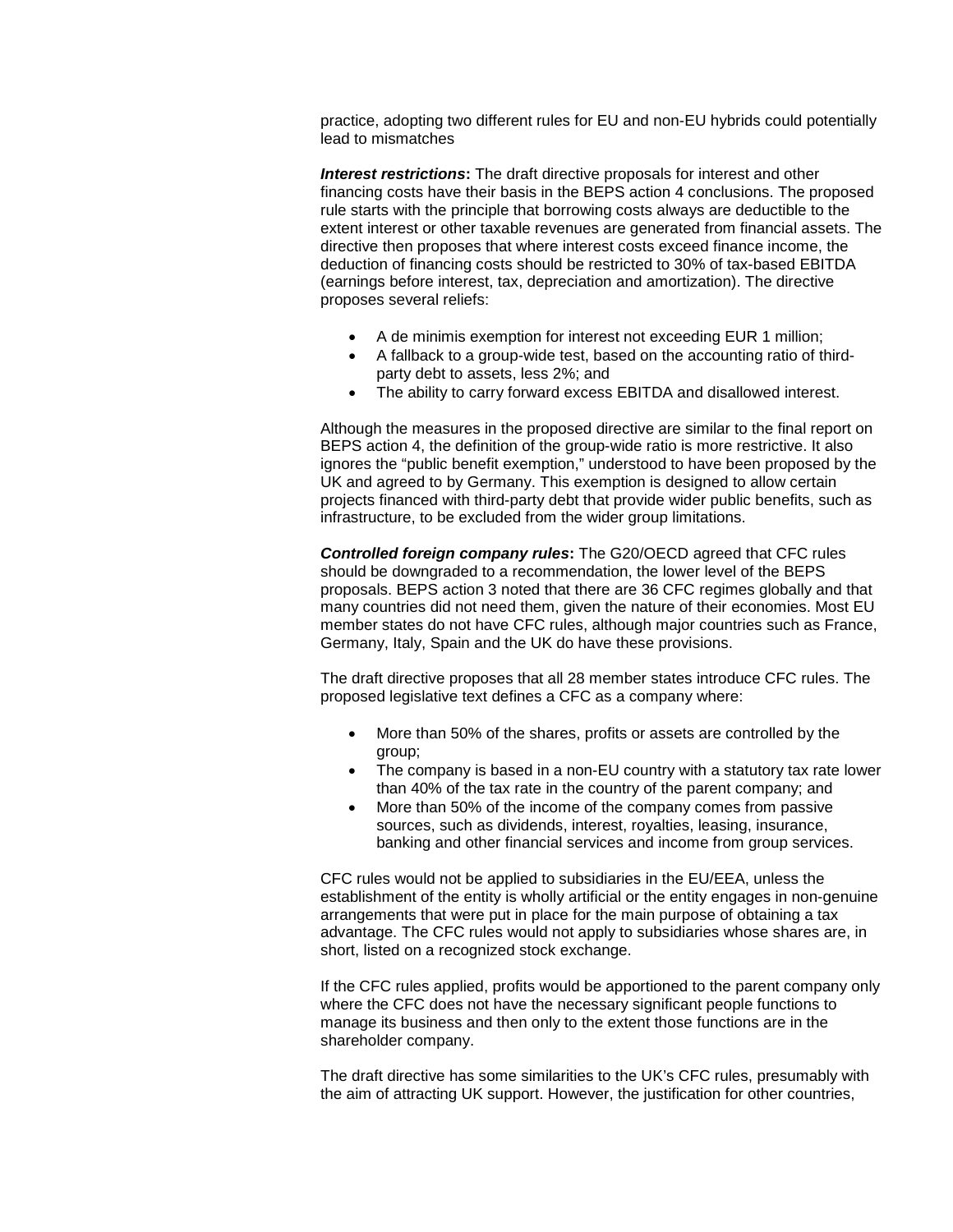such as Ireland, Malta or the Netherlands to adopt CFC rules is not clear, and some countries may lack the necessary resources to develop and manage such rules.

#### **Areas not covered by BEPS**

The next three areas are initiatives from the Commission, although each has support from some member states.

**Exit taxation:** The directive proposes an exit tax on specified transfers of assets or the transfer of residence, requiring the EU member state of origin to levy tax on the fair market value minus the tax book value. For transfers from an EU member state to another EU member state, tax could be paid in installments over a fiveyear period or until a third-party disposal, if that is earlier. Interest could be charged and, in case of the risk of non-recovery, guarantees could be required. The receiving member state should provide for a step-up to fair market value as established by the member state of origin as the starting value of the assets for tax purposes.

It has been a source of frustration to some member states that the Court of Justice of the European Union (CJEU) has ruled that states may not levy exit taxes when a company moves its tax residence to another EU or EEA country. The CJEU's rationale has been that payment of the tax should be deferred until ultimate disposal, although it has allowed the taxing state to levy interest.

However, the provisions go much wider than the cases on the transfer of residence and additionally provide that tax should be charged where assets are transferred from a head office to a branch. Many member states have longstanding exemptions or deferrals in this situation, and there is no clear reason why the European Commission considers that a new tax charge should be levied.

*Switch-over clause:* Most member states have tax exemptions for dividend income and for capital gains on the sale of qualifying shareholdings. A small number of states have expressed concern that this favorable exemption should not apply where the overseas company pays a low rate of tax. In response, the Commission has proposed that every member state should adopt a rule whereby dividends and capital gains from low-taxed companies should not be exempt, but instead should be taxable, with a tax credit granted for any overseas tax actually paid. The proposal sets the definition of low tax as a statutory tax rate that is lower than 40% of the tax rate in the relevant member state.

It is not obvious that it is necessary to introduce a switch-over rule across the EU. Clearly, countries that wish to adopt such a rule will need to include anti-conduit provisions to prevent income or gains being routed via a third country.

*General anti-abuse rule:* A GAAR is proposed to address gaps that may exist in a country's anti-abuse rules, and the European Commission proposes that all EU member states should adopt a GAAR to counter certain forms of tax avoidance. The draft provides that non-genuine arrangements to avoid corporate tax should be ignored and defines arrangements as non-genuine to the extent they are not put into place for valid commercial reasons that reflect economic reality.

Studies of the limited numbers of GAARs globally have found that, to be effective, a GAAR needs to be specifically designed to reflect national law. While there may well be sympathy with the overall aim of a GAAR, providing a fixed definition is unhelpful as it may be both broader in scope and narrower in its impact in